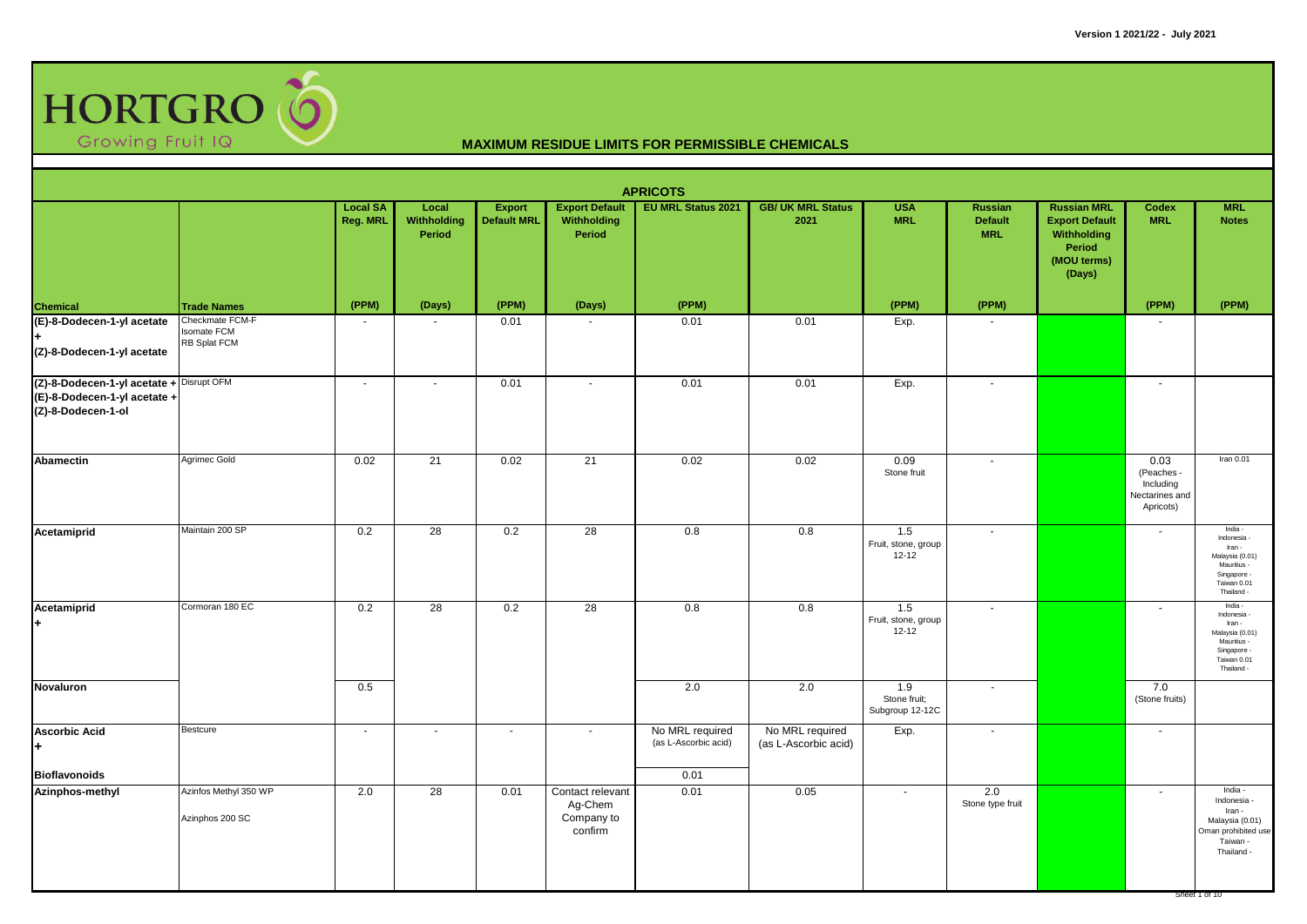

|                                                                                                  |                                                                      |                             |                                  |                                     |                                                       | <b>APRICOTS</b>                                                                                      |                                                                              |                                                    |                                                |                                                                                               |                            |                                                                                                                       |
|--------------------------------------------------------------------------------------------------|----------------------------------------------------------------------|-----------------------------|----------------------------------|-------------------------------------|-------------------------------------------------------|------------------------------------------------------------------------------------------------------|------------------------------------------------------------------------------|----------------------------------------------------|------------------------------------------------|-----------------------------------------------------------------------------------------------|----------------------------|-----------------------------------------------------------------------------------------------------------------------|
|                                                                                                  |                                                                      | <b>Local SA</b><br>Reg. MRL | Local<br>Withholding<br>Period   | <b>Export</b><br><b>Default MRL</b> | <b>Export Default</b><br>Withholding<br><b>Period</b> | <b>EU MRL Status 2021</b>                                                                            | <b>GB/ UK MRL Status</b><br>2021                                             | <b>USA</b><br><b>MRL</b>                           | <b>Russian</b><br><b>Default</b><br><b>MRL</b> | <b>Russian MRL</b><br><b>Export Default</b><br>Withholding<br>Period<br>(MOU terms)<br>(Days) | Codex<br><b>MRL</b>        | <b>MRL</b><br><b>Notes</b>                                                                                            |
| Chemical                                                                                         | <b>Trade Names</b>                                                   | (PPM)                       | (Days)                           | (PPM)                               | (Days)                                                | (PPM)                                                                                                |                                                                              | (PPM)                                              | (PPM)                                          |                                                                                               | (PPM)                      | (PPM)                                                                                                                 |
| Azoxystrobin                                                                                     | Ortiva<br>Obstructo 250 SC                                           | 2.0                         | $\mathbf{1}$                     | 2.0                                 | $\overline{1}$                                        | 2.0                                                                                                  | 2.0                                                                          | 2.0<br>Stone fruit                                 | 2.0<br>Stone type fruit                        |                                                                                               | 2.0<br>(Stone fruits)      | Taiwan 1.0                                                                                                            |
| <b>Bacillus Thuringiensis</b>                                                                    | DiPel DF                                                             | $\sim$                      | $\sim$                           | $\overline{\phantom{a}}$            | $\sim$                                                | 0.01                                                                                                 |                                                                              | Exp.                                               | RNR (Exp.)                                     |                                                                                               | $\overline{a}$             |                                                                                                                       |
| Beauveria bassiana                                                                               | Broadband<br>Eco-Bb                                                  | $\sim$                      | $\sim$                           | $\sim$                              | $\sim$                                                | 0.01                                                                                                 | No MRL required                                                              | Exp.                                               | RNR (Exp.)                                     |                                                                                               | $\sim$                     |                                                                                                                       |
| Benomyl                                                                                          | Benomyl 500 WP<br>Benomyl<br>Farmag Benomyl 500 WP                   | 3.0                         | Do not use after<br>flowering    | 0.2                                 | Do not use after<br>flowering                         | 0.2                                                                                                  | 0.2                                                                          |                                                    | 0.075<br>Stonefruit                            | Not after flowering                                                                           | 2.0<br>(as<br>Carbendazim) | Oman prohibited use<br>Taiwan 0.01                                                                                    |
| <b>Bollworm</b><br>Nucleopolyhedrovirus                                                          | <b>Bolldex</b><br>Graboll<br>Helicovir                               | $\sim$                      | $\mathbf 0$                      | $\overline{\phantom{a}}$            | $\mathbf 0$                                           | No MRL required                                                                                      | No MRL required                                                              | Exp.                                               | $\overline{\phantom{a}}$                       |                                                                                               |                            |                                                                                                                       |
| <b>Botanical extracts (Garlic</b><br>extract; Canola oil)                                        | Kannar Kangar 931                                                    | Exp.                        | $\mathbf 0$                      | 0.01                                | $\overline{0}$                                        | Garlic extract - No MRL<br>required (Annex IV)<br>Canola oil - No MRL<br>required                    |                                                                              | $\sim$                                             |                                                |                                                                                               |                            |                                                                                                                       |
| <b>Botanical extracts</b><br>(Natural pyrethrin; Garlic extract; Kannar Pygar 932<br>Canola oil) | Kannar KangroShield 100                                              | 0.05                        | $\overline{2}$<br>$\overline{1}$ | 0.01                                | $\overline{2}$<br>$\overline{1}$                      | Pyrethrin 1.0<br>Garlic extract - [No MRL<br>required (Annex IV)]<br>Canola oil - No MRL<br>required | Pyrethrin 1.0<br>Garlic extract - [No<br><b>MRL</b> required<br>Canola oil - | Pyrethrin Exp.<br>Garlic extract -<br>Canola oil - | $\sim$                                         |                                                                                               | $\sim$                     |                                                                                                                       |
| <b>Botanical extracts</b><br>(Natural pyrethrin)                                                 | Xterminator                                                          | 1.0                         | $\mathbf 0$                      | 1.0                                 | $\mathbf 0$                                           | 1.0                                                                                                  | 1.0                                                                          | Exp.                                               | $\overline{\phantom{a}}$                       |                                                                                               |                            | Canada 0.1<br>Hong Kong<br>Indonesia<br>India -<br>Iran -<br>Malaysia 0.01<br>Mauritius -<br>Taiwan 0.3<br>Thailand - |
| <b>Cadusafos</b>                                                                                 | Rugby 10 ME<br>Rugby 10 G<br>Rugby<br>Soccer 100 EW<br>Hockey 100 EW | $\leq 0.01$                 | 0                                | $≤0.01$                             | $\mathbf 0$                                           | 0.01                                                                                                 | 0.01                                                                         | $\sim$                                             | $\sim$                                         |                                                                                               | $\overline{\phantom{a}}$   | Oman restricted use                                                                                                   |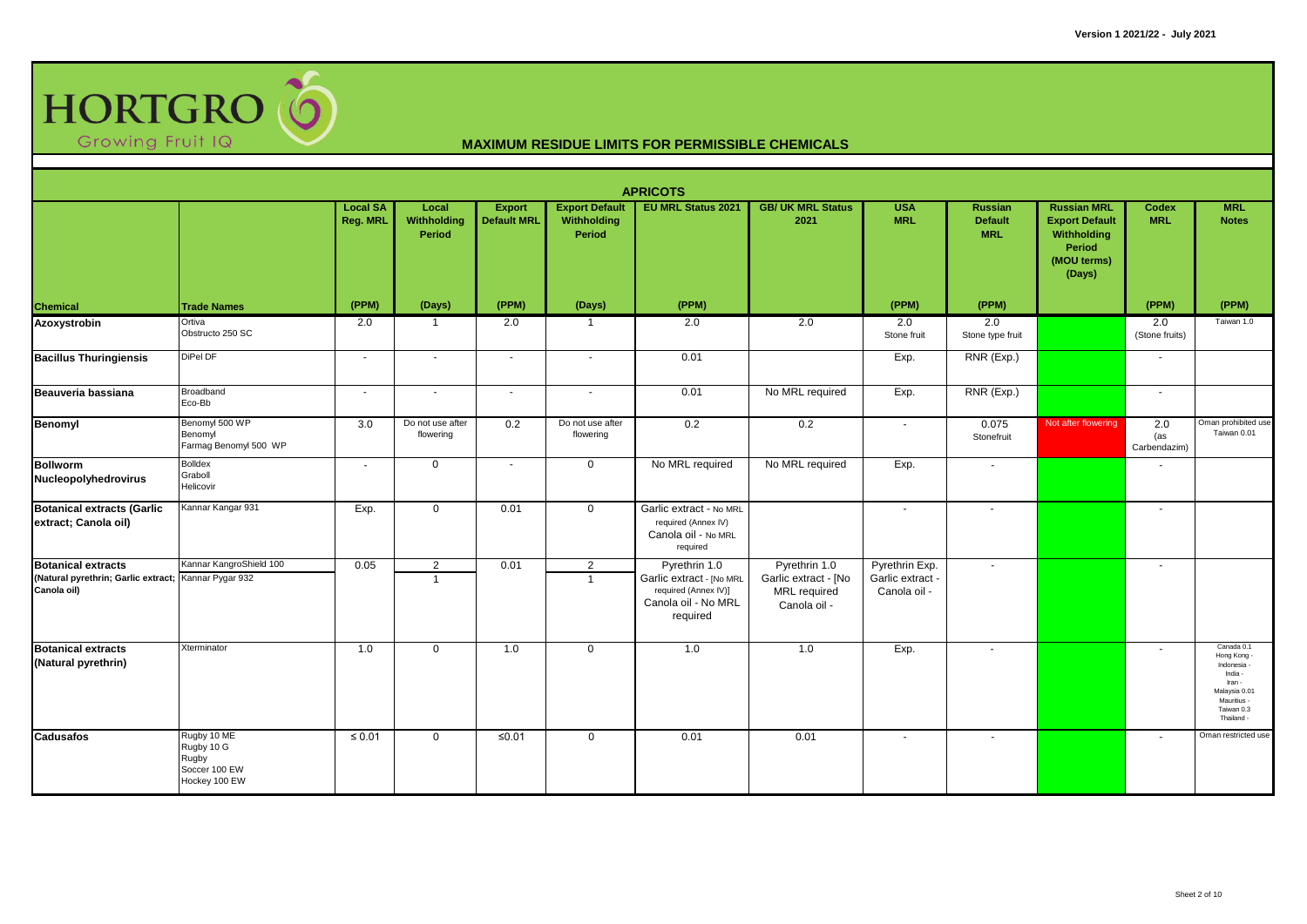

|                                                                 |                                                                                                                                                                                |                             |                                       |                                     |                                                | <b>APRICOTS</b>           |                                  |                          |                                                |                                                                                               |                            |                                                                                                      |
|-----------------------------------------------------------------|--------------------------------------------------------------------------------------------------------------------------------------------------------------------------------|-----------------------------|---------------------------------------|-------------------------------------|------------------------------------------------|---------------------------|----------------------------------|--------------------------|------------------------------------------------|-----------------------------------------------------------------------------------------------|----------------------------|------------------------------------------------------------------------------------------------------|
|                                                                 |                                                                                                                                                                                | <b>Local SA</b><br>Reg. MRL | Local<br><b>Withholding</b><br>Period | <b>Export</b><br><b>Default MRL</b> | <b>Export Default</b><br>Withholding<br>Period | <b>EU MRL Status 2021</b> | <b>GB/ UK MRL Status</b><br>2021 | <b>USA</b><br><b>MRL</b> | <b>Russian</b><br><b>Default</b><br><b>MRL</b> | <b>Russian MRL</b><br><b>Export Default</b><br>Withholding<br>Period<br>(MOU terms)<br>(Days) | <b>Codex</b><br><b>MRL</b> | <b>MRL</b><br><b>Notes</b>                                                                           |
|                                                                 | <b>Trade Names</b>                                                                                                                                                             | (PPM)                       | (Days)                                | (PPM)                               | (Days)                                         | (PPM)                     |                                  | (PPM)                    | (PPM)                                          |                                                                                               | (PPM)                      | (PPM)                                                                                                |
| Chemical<br>Captab/Captan                                       | Captab WP<br>Thor 500 WP                                                                                                                                                       | 15.0                        | 14                                    | 6.0                                 | 35                                             | 6.0                       | 6.0                              | 10.0                     | 25.0<br>Stone type fruit                       |                                                                                               |                            | Indonesia -<br>Malaysia (0.01)<br>Oman prohibited use<br>Canada 5.0<br>Switzerland 4.0<br>Thailand - |
| Chlorantraniliprole                                             | Ampligo                                                                                                                                                                        | 1.0                         | $\overline{14}$                       | 1.0                                 | Contact relevant<br>Ag-Chem                    | 1.0                       | 1.0                              | 2.5<br>Stone fruit       | 1.0<br>Stone fruit                             | Contact relevant Ag-<br>Chem Company to<br>confirm                                            | 1.0<br>(Stone fruit)       |                                                                                                      |
| Lambda-cyhalothrin                                              |                                                                                                                                                                                | 0.5                         |                                       | 0.15                                | Company to<br>confirm                          | 0.15                      | 0.15                             | 0.5<br>Stone fruit       | $0.03*$<br>Stonefruit                          |                                                                                               | 0.5                        | Oman restricted use<br>Taiwan -                                                                      |
| <b>Chlorpyrifos</b>                                             | Lirifos 480 EC<br>Chlorban EC<br>Pyrinex 250 CS<br>Pyrinex 480 EC<br>Klub M5 Chlorpyrifos<br>Chlorifos<br>Chlorpyrifos 480 EC                                                  | 0.05                        | Dormant<br>application only           | 0.01                                | Dormant<br>application only                    | 0.01                      | 0.01                             | $\sim$                   | 0.5<br>Fruits (stone type)                     |                                                                                               | $\overline{\phantom{a}}$   | Oman restricted use                                                                                  |
| <b>Codling moth and Oriental</b><br>fruit moth granulosis virus | Madex Twin<br>Madex Dual<br>GraTham                                                                                                                                            | $\sim$                      | $\sim$                                | $\mathbf{r}$                        | $\sim$                                         | $\sim$                    | $\sim$                           | $\sim$                   | $\sim$                                         |                                                                                               | $\sim$                     |                                                                                                      |
| Copper (Cu) Oxychloride<br>and other Cu salts                   | Copper Oxychloride 850 WP<br><b>Cuprofix Disperss</b><br>Coprox WP<br>Coprox Super<br>Copro Flow S<br>Demildex<br>Farmag Copper Oxychloride<br>Farmag Cu Super<br>Copflo Super | 20.0                        | 14                                    | 5.0                                 | Not later than bud<br>swell                    | 5.0                       | 5.0                              | Exp.                     | 5.0<br>Stonefruit                              |                                                                                               | $\overline{\phantom{a}}$   | Hong Kong -<br>Indonesia -<br>Taiwan Exp.<br>Thailand -                                              |
| Cyanamide                                                       | Dormex<br>Deurbraak<br>Bloomer<br>Dorcy<br>Cymex<br>Cyan<br>Alert 520 SL<br>Liberate                                                                                           | 0.05                        | Dormant<br>application only           | 0.01                                | Dormant application<br>only                    | 0.01                      | 0.01                             | $\sim$                   | $\overline{\phantom{a}}$                       |                                                                                               | $\sim$                     | Oman Prohibited use                                                                                  |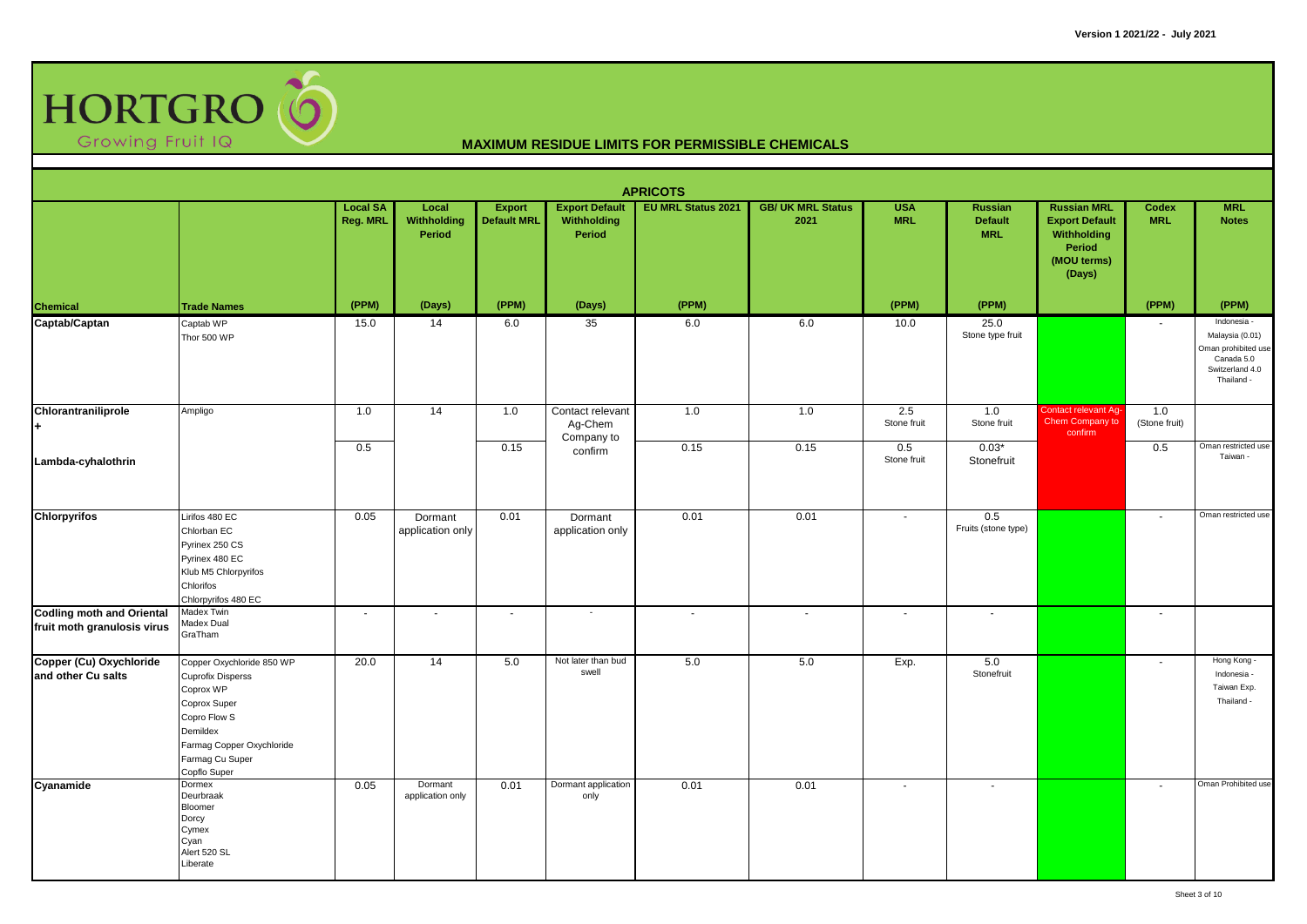

|                                               |                                  |                             |                                                       |                                     |                                                      | <b>APRICOTS</b>                                                   |                                  |                          |                                                |                                                                                               |                          |                                                                                                                                                                                                                    |
|-----------------------------------------------|----------------------------------|-----------------------------|-------------------------------------------------------|-------------------------------------|------------------------------------------------------|-------------------------------------------------------------------|----------------------------------|--------------------------|------------------------------------------------|-----------------------------------------------------------------------------------------------|--------------------------|--------------------------------------------------------------------------------------------------------------------------------------------------------------------------------------------------------------------|
|                                               |                                  | <b>Local SA</b><br>Reg. MRL | Local<br>Withholding<br>Period                        | <b>Export</b><br><b>Default MRL</b> | <b>Export Default</b><br>Withholding<br>Period       | EU MRL Status 2021                                                | <b>GB/ UK MRL Status</b><br>2021 | <b>USA</b><br><b>MRL</b> | <b>Russian</b><br><b>Default</b><br><b>MRL</b> | <b>Russian MRL</b><br><b>Export Default</b><br>Withholding<br>Period<br>(MOU terms)<br>(Days) | Codex<br><b>MRL</b>      | <b>MRL</b><br><b>Notes</b>                                                                                                                                                                                         |
|                                               | <b>Trade Names</b>               | (PPM)                       | (Days)                                                | (PPM)                               | (Days)                                               | (PPM)                                                             |                                  | (PPM)                    | (PPM)                                          |                                                                                               | (PPM)                    | (PPM)                                                                                                                                                                                                              |
| <b>Chemical</b><br>Cyprodinil                 | Chorus<br>Journey 500 WG         | 0.5                         | Contact<br>relevant Ag-<br>Chem Company<br>to confirm | 0.5                                 | Contact relevant<br>Ag-Chem<br>Company to<br>confirm | 2.0                                                               | 2.0                              | 2.0<br>Stone fruit       | 2.0<br>Stone fruit                             |                                                                                               | 2.0<br>(Stone fruits)    |                                                                                                                                                                                                                    |
| <b>Dichlorvos</b>                             | Devipan 100 EC                   | 0.1                         | $\overline{7}$                                        | 0.01                                | 14                                                   | 0.01                                                              | 0.01                             | $\sim$                   | 0.05<br>Stonefruit                             |                                                                                               | $\sim$                   | Oman prohibited use                                                                                                                                                                                                |
| Didecyldimethylammonium<br>chloride           | Sporekill                        | 0.1                         | 82<br>Do not apply after<br>first fruit set           | 0.1                                 | 82<br>Do not apply after<br>first fruit set          | 0.1                                                               | 0.1                              | $\sim$                   | $\sim$                                         |                                                                                               | $\sim$                   | Hong Kong -<br>India -<br>Indonesia -<br>Iran -<br>Malaysia (0.01)<br>Mauritius -<br>Saudi Arabia -<br>Singapore -<br>Taiwan -<br>Thailand -                                                                       |
| <b>Emamectin benzoate</b>                     | Warlock® 19.2 EC                 | 0.03                        | 14<br>Maximum 2<br>applications                       | 0.02                                | $\overline{21}$                                      | 0.02                                                              | 0.02                             | $\sim$                   | $\overline{\phantom{a}}$                       |                                                                                               | $\overline{\phantom{a}}$ | Hong Kong<br>India -<br>Indonesia -<br>Iran -<br>Malaysia (0.01)<br>Saudi Arabia -<br>Singapore -<br>Thailand -                                                                                                    |
| <b>False Codling moth</b><br>granulosis virus | Cryptex                          | $\sim$                      | $\sim$                                                | $\sim$                              | $\sim$                                               | $\sim$                                                            | $\sim$                           | $\sim$                   | $\overline{\phantom{a}}$                       |                                                                                               | $\sim$                   |                                                                                                                                                                                                                    |
| Fenazaquin                                    | Vanity 200 SC<br>Superior 200 SC | 0.5                         | 42                                                    | 0.3                                 | Contact relevant<br>Agchem<br>company to<br>confirm  | 0.3<br>(Unpublished Sante<br>10706/2020 proposed new<br>MRL 0.01) | 0.3                              | 2.0<br>Stone fruit       | $\blacksquare$                                 |                                                                                               |                          | Canada (0.1)<br>Hong Kong<br>India -<br>Indonesia -<br>Iran -<br>Malaysia (0.01)<br>Mauritius -<br>Singapore -<br>Switzerland 0.2<br>Taiwan 0.01<br>Thailand -                                                     |
| Fenbuconazole                                 | Indar 50 EW                      | 1.0                         | $\mathbf{1}$                                          | 0.6                                 | 5<br>Max. 4 applications                             | 0.6                                                               | 0.6                              | 1.0<br>Stone fruit       | 0.5<br>Apricots                                | 10 <sup>°</sup><br>Max. 2 applications                                                        | 0.5                      | Canada 0.3<br>Hong Kong 0.5<br>[India 0.5 ]<br>[Indonesia 0.5]<br>[Iran $0.5$ ]<br>[Malaysia 0.5]<br>[Mauritius 0.5]<br>[Oman 0.5]<br>Saudi Arabia 0.5<br>[Singapore 0.5]<br>Taiwan 0.5<br>Sheet 4 of failand 0.51 |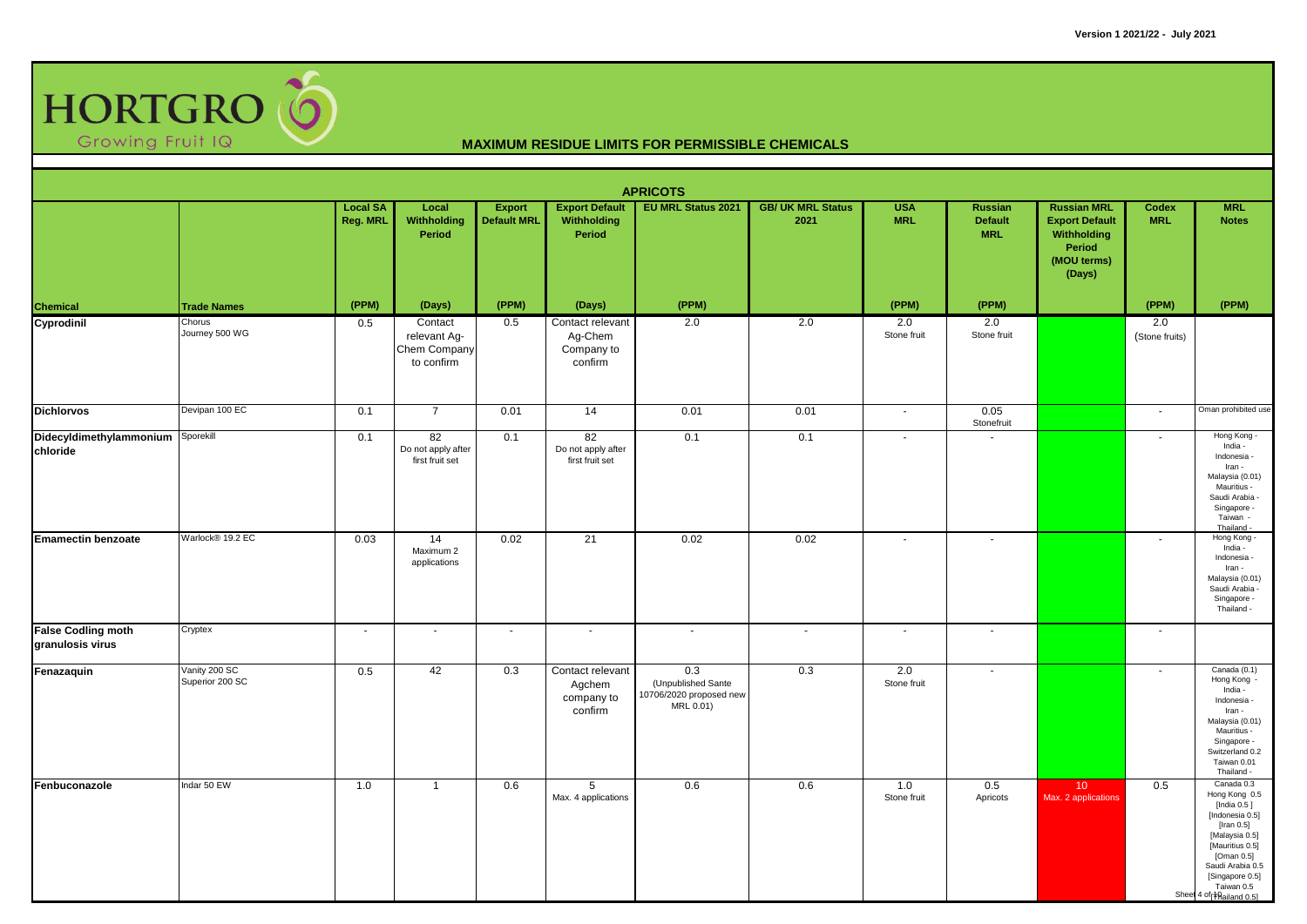

|                    |                                                                                                                                                     |                             |                                |                                     |                                                                                                        | <b>APRICOTS</b>                                                                                    |                                  |                          |                                                      |                                                                                               |                          |                            |
|--------------------|-----------------------------------------------------------------------------------------------------------------------------------------------------|-----------------------------|--------------------------------|-------------------------------------|--------------------------------------------------------------------------------------------------------|----------------------------------------------------------------------------------------------------|----------------------------------|--------------------------|------------------------------------------------------|-----------------------------------------------------------------------------------------------|--------------------------|----------------------------|
|                    |                                                                                                                                                     | <b>Local SA</b><br>Reg. MRL | Local<br>Withholding<br>Period | <b>Export</b><br><b>Default MRL</b> | <b>Export Default</b><br>Withholding<br>Period                                                         | <b>EU MRL Status 2021</b>                                                                          | <b>GB/ UK MRL Status</b><br>2021 | <b>USA</b><br><b>MRL</b> | <b>Russian</b><br><b>Default</b><br><b>MRL</b>       | <b>Russian MRL</b><br><b>Export Default</b><br>Withholding<br>Period<br>(MOU terms)<br>(Days) | Codex<br><b>MRL</b>      | <b>MRL</b><br><b>Notes</b> |
| Chemical           | <b>Trade Names</b>                                                                                                                                  | (PPM)                       | (Days)                         | (PPM)                               | (Days)                                                                                                 | (PPM)                                                                                              |                                  | (PPM)                    | (PPM)                                                |                                                                                               | (PPM)                    | (PPM)                      |
| Fenpyroximate      | Lesson 50 EC                                                                                                                                        | 0.3                         | 21                             | 0.3                                 | 21<br>Contact relevant<br>Agchem company to<br>confirm                                                 | 0.3                                                                                                | 0.3                              | 2.0<br>Stone fruit       |                                                      |                                                                                               | 0.4<br>Stone fruit       | Hong Kong -<br>Taiwan 0.01 |
| Fludioxonil        | Scholar<br>Teacher 230 SC<br>Target 200 WDG                                                                                                         | 5.0                         | $\overline{1}$                 | 5.0                                 | $\overline{1}$                                                                                         | 5.0                                                                                                | 5.0                              | 5.0<br>Stone fruit       | 5.0<br>Stone type fruit                              |                                                                                               | 5.0<br>Stone fruit       |                            |
| Flupyradifurone    | Sivanto <sup>®</sup> Prime                                                                                                                          | 0.05                        | 35                             | 0.01                                | 35                                                                                                     | 0.01                                                                                               | 0.01                             | 1.5                      |                                                      |                                                                                               | 1.5                      |                            |
| Furfural           | Crop Guard                                                                                                                                          | $\sim$                      | $\mathbf 0$                    | $\leq 0.01$                         | $\mathbf 0$                                                                                            | 1.0                                                                                                | 1.0                              | $\sim$                   | $\overline{\phantom{a}}$                             |                                                                                               | $\sim$                   |                            |
| Gamma-cyhalothrin  | Vantex 60 CS                                                                                                                                        | 0.5                         | 14                             | 0.15                                | Contact relevant<br>Agchem<br>company to<br>confirm                                                    | 0.15<br>Lambda-cyhalothrin<br>(includes gamma-<br>cyhalothrin) (sum of R,S<br>and S,R isomers) (F) | 0.15                             | 0.5<br>Stone fruit       | 0.03<br>Fruits (stone type) as<br>lambda-cyhalothrin | Contact relevant Ag-<br>Chem Company to<br>confirm                                            | 0.5<br>as Cyhalothrin    | Oman restricted use        |
| Iprodione          | Rovral Aquaflo<br>(Only)<br>Roflo<br>Pickle 500 SC<br>IproFlo<br>Roflo                                                                              | 5.0                         | $\mathbf{3}$                   | 0.01                                | Do not use (if<br>exporting to EU)<br><b>Contact relevant Ag-</b><br><b>Chem Company to</b><br>confirm | 0.01                                                                                               | 0.01                             | 20.0                     | 10.0<br>Stone type fruit                             |                                                                                               | $\overline{\phantom{a}}$ |                            |
|                    | Prodione                                                                                                                                            |                             | $5\phantom{.0}$                |                                     |                                                                                                        |                                                                                                    |                                  |                          |                                                      |                                                                                               |                          |                            |
| Lambda-cyhalothrin | Karate EC<br>Karate Zeon<br>Cylam 50 EC<br>Judo 50 EC<br>Lamdex 5 EC<br>Lambda 50 EC<br>Lambda EC<br>Karate Zeon 10 SC<br>Karis 5 CS<br>Lamdex 5 CS | 0.5                         | 14                             | 0.15                                | Contact relevant<br>Ag-Chem<br>Company to<br>confirm                                                   | 0.15                                                                                               | 0.15                             | 0.5<br>Stone fruit       | $0.03*$<br>Stonefruit                                | Not after flowering                                                                           | 0.5                      | Oman restricted use        |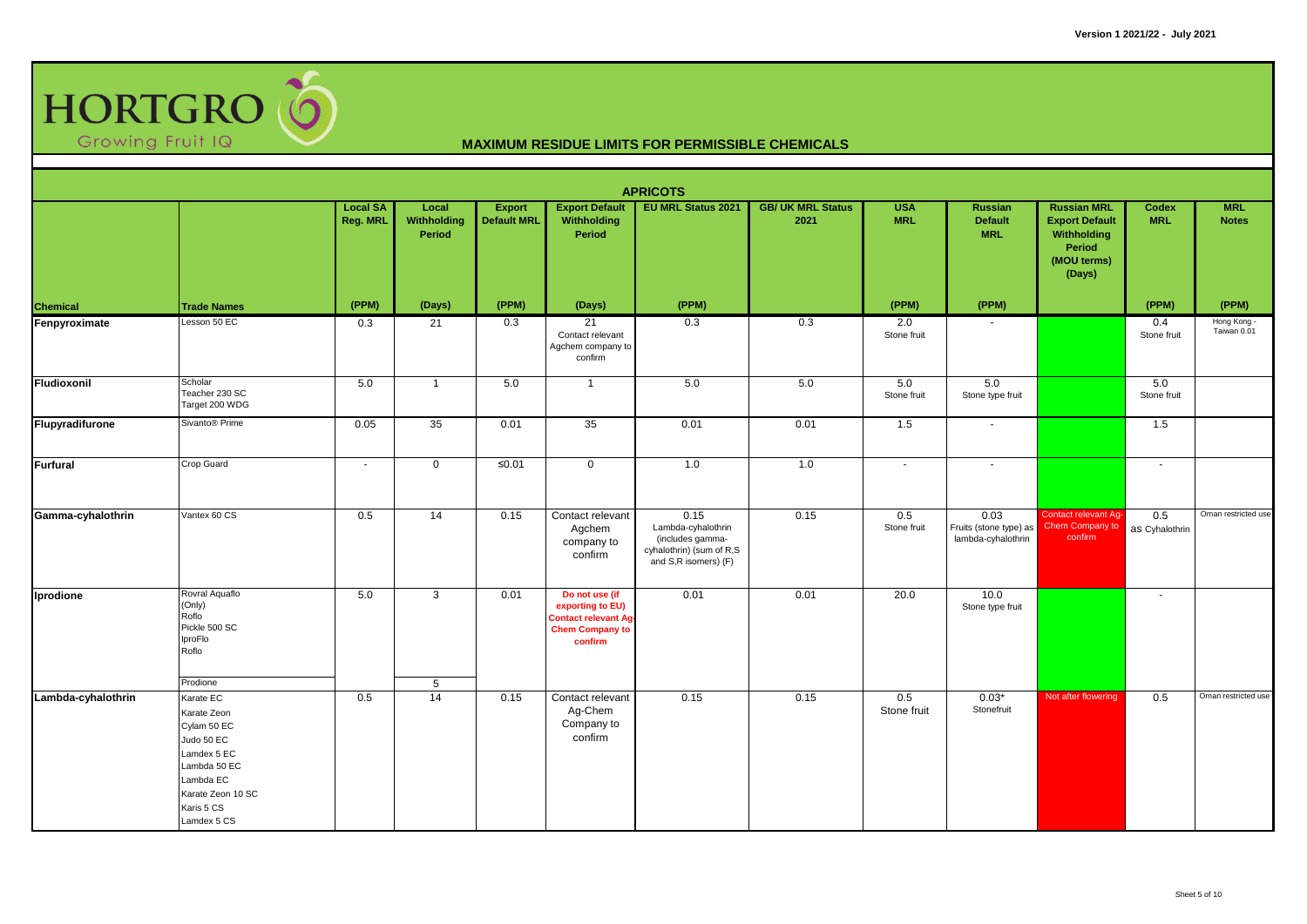

|                                                                                                             |                                                                                                                                                                                                                                                                                                                                                               |                             |                                      |                                     |                                                | <b>APRICOTS</b>                     |                                  |                                       |                                                |                                                                                               |                                 |                                                   |
|-------------------------------------------------------------------------------------------------------------|---------------------------------------------------------------------------------------------------------------------------------------------------------------------------------------------------------------------------------------------------------------------------------------------------------------------------------------------------------------|-----------------------------|--------------------------------------|-------------------------------------|------------------------------------------------|-------------------------------------|----------------------------------|---------------------------------------|------------------------------------------------|-----------------------------------------------------------------------------------------------|---------------------------------|---------------------------------------------------|
|                                                                                                             |                                                                                                                                                                                                                                                                                                                                                               | <b>Local SA</b><br>Reg. MRL | Local<br>Withholding<br>Period       | <b>Export</b><br><b>Default MRL</b> | <b>Export Default</b><br>Withholding<br>Period | <b>EU MRL Status 2021</b>           | <b>GB/ UK MRL Status</b><br>2021 | <b>USA</b><br><b>MRL</b>              | <b>Russian</b><br><b>Default</b><br><b>MRL</b> | <b>Russian MRL</b><br><b>Export Default</b><br>Withholding<br>Period<br>(MOU terms)<br>(Days) | Codex<br><b>MRL</b>             | <b>MRL</b><br><b>Notes</b>                        |
| Chemical                                                                                                    | <b>Trade Names</b>                                                                                                                                                                                                                                                                                                                                            | (PPM)                       | (Days)                               | (PPM)                               | (Days)                                         | (PPM)                               |                                  | (PPM)                                 | (PPM)                                          |                                                                                               | (PPM)                           | (PPM)                                             |
| Mancozeb<br>Note:<br><b>EU</b> authorisation<br>amendment/ possible<br>related MRL implications<br>pending. | Dithane 750 WG Neotec<br>Newzeb 800 WP<br>Villa Unizeb 800 WP<br>Mancozeb 800 WP<br>Tridex<br>Penncozeb WG<br>Vondozeb<br>Pennfluid 420 SC<br>Ventum 800 WP<br>Mancozeb (L7352)<br>Mancozeb (L3517))<br>Tsumeb<br>Farmag Mancozeb 800 WP<br>Cozeb 800 WP<br>Tozeb WP<br>Tozeb Flo<br>Dithane M-45 800 WP NT<br>Mancozeb 800 WP (L9169)<br>Dithane M-45 800 WP | 3.0                         | 28<br>35<br>14                       | 2.0                                 | 42                                             | 2.0                                 | 2.0                              | $\overline{\phantom{a}}$              | 7.0<br>Dithiocarb.                             |                                                                                               | 7.0<br>(stone)<br>(Dithiocarb.) | Canada (0.1)<br>Iran $0.2$<br>Oman prohibited use |
| <b>Maneb</b>                                                                                                | Mangle® SC<br>Vandal <sup>®</sup>                                                                                                                                                                                                                                                                                                                             | 3.0                         | 14                                   | 2.0                                 | 42                                             | 2.0                                 | 2.0                              | $\sim$                                | $\sim$<br>7.0<br>Dithiocarb.                   |                                                                                               | 7.0<br>(stone)<br>(Dithiocarb.) | Canada (0.1)<br>Oman prohibited use<br>Iran 0.2   |
| Mefenoxam (Metalaxyl)                                                                                       | Ridomil Gold                                                                                                                                                                                                                                                                                                                                                  | 1.0                         | Use on non-<br>bearing trees<br>only | 0.01                                | Use on non-<br>bearing trees only              | 0.01<br>(Stone fruit, as Metalaxyl) | 0.01                             | 1.0<br>(Stone fruit, as<br>Metalaxyl) | $\blacksquare$                                 | Contact relevant Ag-<br>Chem Company to<br>confirm                                            | $\sim$                          |                                                   |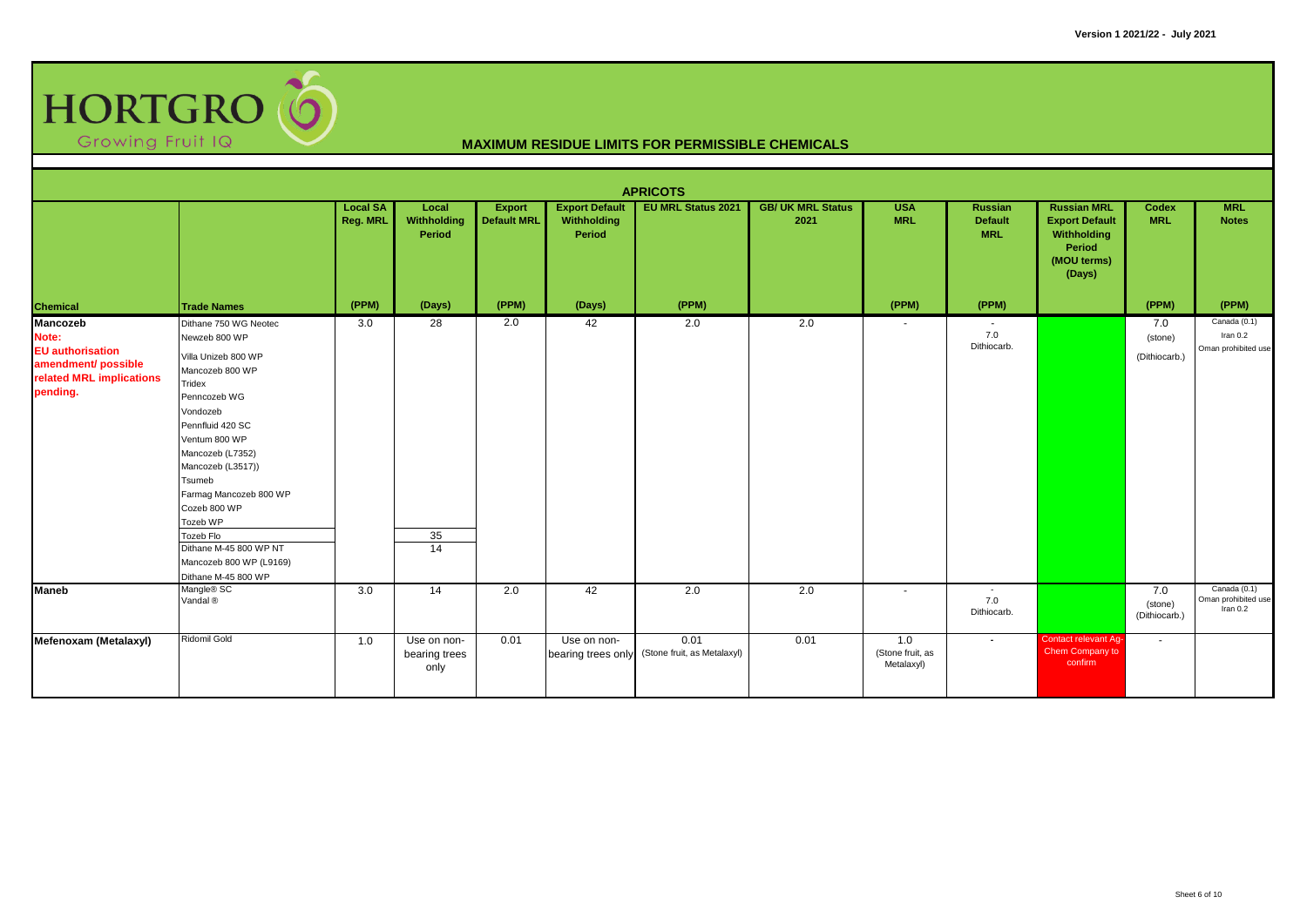

|                         |                                                                                                                                                    |                             |                                                |                                     |                                                                                                                                                                                                                                                                   | <b>APRICOTS</b>           |                                  |                          |                                         |                                                                                               |                                       |                                                                                                               |
|-------------------------|----------------------------------------------------------------------------------------------------------------------------------------------------|-----------------------------|------------------------------------------------|-------------------------------------|-------------------------------------------------------------------------------------------------------------------------------------------------------------------------------------------------------------------------------------------------------------------|---------------------------|----------------------------------|--------------------------|-----------------------------------------|-----------------------------------------------------------------------------------------------|---------------------------------------|---------------------------------------------------------------------------------------------------------------|
|                         |                                                                                                                                                    | <b>Local SA</b><br>Reg. MRL | Local<br>Withholding<br>Period                 | <b>Export</b><br><b>Default MRL</b> | <b>Export Default</b><br>Withholding<br>Period                                                                                                                                                                                                                    | <b>EU MRL Status 2021</b> | <b>GB/ UK MRL Status</b><br>2021 | <b>USA</b><br><b>MRL</b> | Russian<br><b>Default</b><br><b>MRL</b> | <b>Russian MRL</b><br><b>Export Default</b><br>Withholding<br>Period<br>(MOU terms)<br>(Days) | Codex<br><b>MRL</b>                   | <b>MRL</b><br><b>Notes</b>                                                                                    |
| <b>Chemical</b>         | <b>Trade Names</b>                                                                                                                                 | (PPM)                       | (Days)                                         | (PPM)                               | (Days)                                                                                                                                                                                                                                                            | (PPM)                     |                                  | (PPM)                    | (PPM)                                   |                                                                                               | (PPM)                                 | (PPM)                                                                                                         |
| Mercaptothion/Malathion | Datathion EC<br>Mercaptothion 500 EC<br>Avi-Merkaptotoks WP<br>Mercaptothion DP<br>Avi Guard<br>Fyfanon 440 EW<br>Harrier 500 EC<br>Insecto 500 EC | 4.0                         | 10                                             | 0.02                                | 28<br>Bait application<br>ONLY<br>A maximum<br>concentration of<br>500ml/ 100l of a<br><b>500EC</b><br>mercaptothion<br>formulation may be<br>used in protein<br>hydrolysate spray<br>mixture with a<br>maximum spray<br>volume of 50 litres<br>water per hectare | 0.02                      | 0.02                             | 8.0                      | 0.5<br>Stonefruit                       |                                                                                               | $\overline{\phantom{a}}$              | Indonesia -<br>Malaysia (0.01)<br>Mauritius -<br>Singapore -<br>Taiwan 0.01<br>Thailand -                     |
| <b>Methidathion</b>     | Suprathion 420 EC<br>Methidathion 420 EC<br>Arythion 420 EC                                                                                        | 0.2                         | EC-Dormant<br>application only<br><b>WP-42</b> | 0.02                                | EC-Dormant<br>application only<br>WP- up to 90% petal<br>drop                                                                                                                                                                                                     | 0.02                      | 0.02                             | $\sim$                   | 0.2<br>Fruit stone type                 |                                                                                               | $\overline{\phantom{a}}$              | India -<br>Indonesia -<br>Iran Banned<br>Malaysia (0.01)<br>Oman prohibited use<br>Saudi Arabia -<br>Taiwan - |
| Methoxyfenocide         | Marksman 240 SC                                                                                                                                    | 2.0                         | $\overline{7}$                                 | 2.0                                 | $\overline{7}$                                                                                                                                                                                                                                                    | 2.0                       | 2.0                              | 3.0                      | $\sim$                                  |                                                                                               | 2.0                                   | Canada 0.7                                                                                                    |
| <b>Metiram</b>          |                                                                                                                                                    | 3.0                         | 14                                             | 2.0                                 | 42                                                                                                                                                                                                                                                                | 2.0                       | 2.0                              | $\sim$                   | $\sim$<br>7.0<br>Dithiocarb.            | <b>Contact relevant Aq-</b><br>Chem Company to<br>confirm                                     | 7.0<br>(Stone fruit)<br>(Dithiocarb.) | Canada (0.1)<br>Iran $0.2$                                                                                    |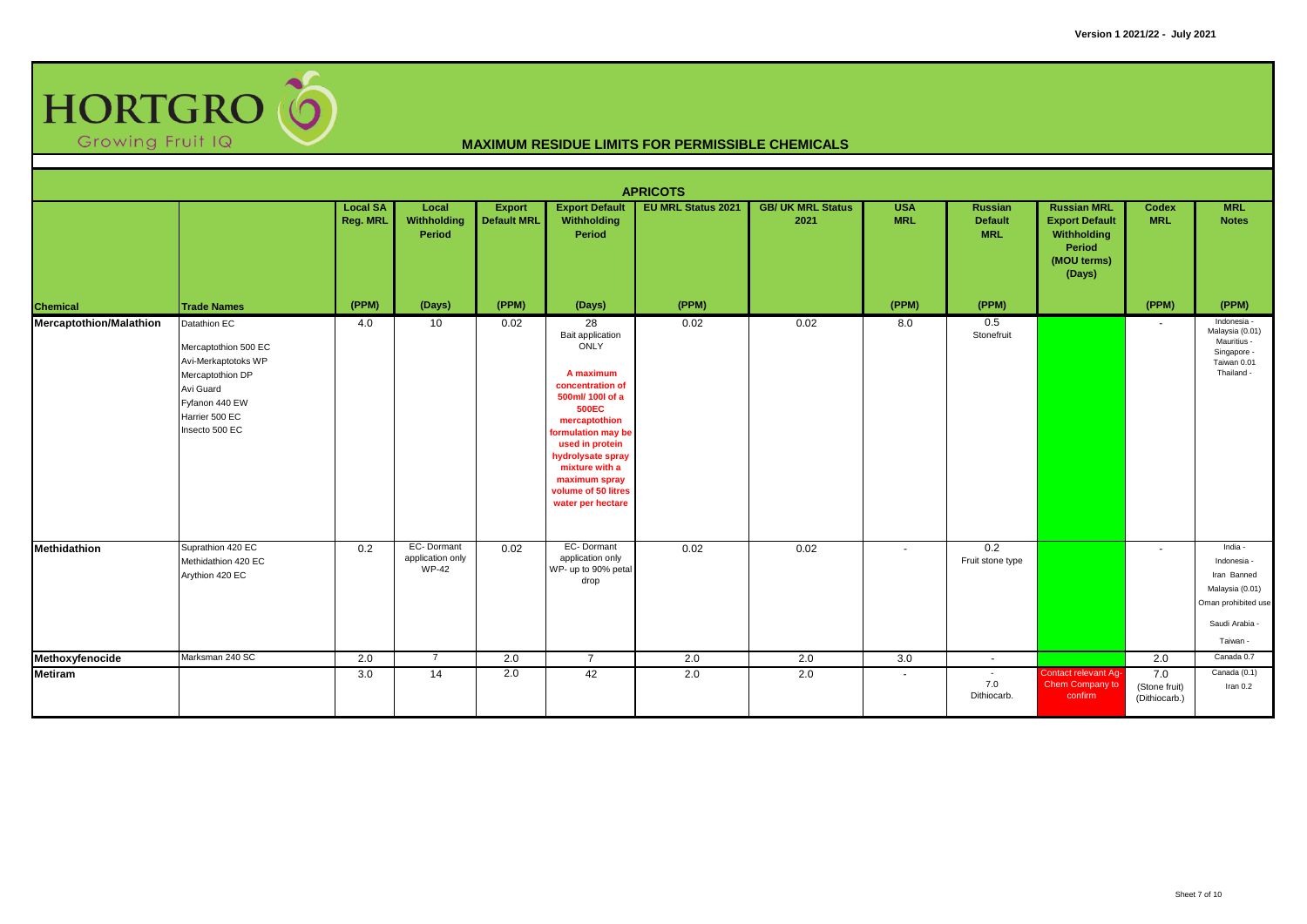

|                                                  |                                                                                                                             |                             |                                |                                     |                                                          | <b>APRICOTS</b>                                                                       |                                  |                          |                                                |                                                                                               |                          |                                                                                                                                       |
|--------------------------------------------------|-----------------------------------------------------------------------------------------------------------------------------|-----------------------------|--------------------------------|-------------------------------------|----------------------------------------------------------|---------------------------------------------------------------------------------------|----------------------------------|--------------------------|------------------------------------------------|-----------------------------------------------------------------------------------------------|--------------------------|---------------------------------------------------------------------------------------------------------------------------------------|
|                                                  |                                                                                                                             | <b>Local SA</b><br>Reg. MRL | Local<br>Withholding<br>Period | <b>Export</b><br><b>Default MRL</b> | <b>Export Default</b><br>Withholding<br>Period           | <b>EU MRL Status 2021</b>                                                             | <b>GB/ UK MRL Status</b><br>2021 | <b>USA</b><br><b>MRL</b> | <b>Russian</b><br><b>Default</b><br><b>MRL</b> | <b>Russian MRL</b><br><b>Export Default</b><br>Withholding<br>Period<br>(MOU terms)<br>(Days) | Codex<br><b>MRL</b>      | <b>MRL</b><br><b>Notes</b>                                                                                                            |
| <b>Chemical</b>                                  | <b>Trade Names</b>                                                                                                          | (PPM)                       | (Days)                         | (PPM)                               | (Days)                                                   | (PPM)                                                                                 |                                  | (PPM)                    | (PPM)                                          |                                                                                               | (PPM)                    | (PPM)                                                                                                                                 |
| <b>Mineral Oil</b>                               | <b>Budbreak</b><br>Ampron<br>CROPCHEM 86% Winter oil                                                                        | $\sim$                      | Dormant<br>application only    | $\leq 0.01$                         | Dormant application<br>only                              |                                                                                       | $\sim$                           | $\overline{\phantom{a}}$ |                                                |                                                                                               |                          |                                                                                                                                       |
| Pirimicarb                                       | Aphox<br>Piritek                                                                                                            | 3.0                         | 21                             | 3.0                                 | 21                                                       | 3.0                                                                                   | 3.0                              | $\sim$                   | 5.0<br>Fruit stone type                        | Contact relevant Ag-<br>Chem Company to<br>confirm                                            | 3.0<br>(Stone fruit)     | Canada (0.1)<br>Switzerland 1.0                                                                                                       |
| Prochloraz                                       | Octave WP<br>Chronos 450 SC                                                                                                 | $\sim$                      | <b>FST</b>                     | $\leq 0.01$                         | <b>Blossom</b> application<br>only                       | 0.03                                                                                  | 0.03                             | $\sim$                   | $\sim$                                         |                                                                                               | $\overline{\phantom{a}}$ | Indonesia -<br>Iran -                                                                                                                 |
| Propiconazole<br>Application only during blossom | Tilt<br>Propiconazole 250 EC<br>Propizole 250 EC<br>Bumper 250 EC<br>Principle 250 EC<br>Propicon 250 EC<br>Propicon 500 EC | 0.2                         | Do not use after<br>flowering  | 0.01                                | <b>Blossom</b> application<br>only                       | 0.15<br>EU MRL 0.01 from<br>02/09/2021 EU<br><b>Commission Regulation</b><br>2021/155 | 0.15                             | 4.0<br>Stone fruit       | $\overline{\phantom{a}}$                       |                                                                                               |                          | India -<br>Indonesia -<br>Iran Banned<br>pesticide<br>Malaysia (0.01)<br>Mauritius -<br>Singapore -                                   |
| Prothiofos                                       | Tokuthion <sup>®</sup> 960 EC                                                                                               | 0.05                        | <b>FST</b>                     | $\leq 0.01$                         | Only dormant<br>application                              | 0.01                                                                                  | $\sim$                           | $\sim$                   | $\overline{\phantom{a}}$                       |                                                                                               | $\sim$                   |                                                                                                                                       |
| Pymetrozine                                      | Trivia 500 WDG<br>Chess                                                                                                     | 0.05                        | $\overline{28}$                | 0.02                                | 28<br>Contact relevant Ag-<br>Chem Company to<br>confirm | 0.03<br>EU MRL 0.02 from<br>02/09/2021 EU<br><b>Commission Regulation</b><br>2021/155 | 0.03                             | $\sim$                   |                                                |                                                                                               |                          | Hong Kong -<br>India -<br>Indonesia -<br>Malaysia (0.01)<br>Mauritius -<br>Saudi Arabia -<br>Singapore -<br>Taiwan 0.01<br>Thailand - |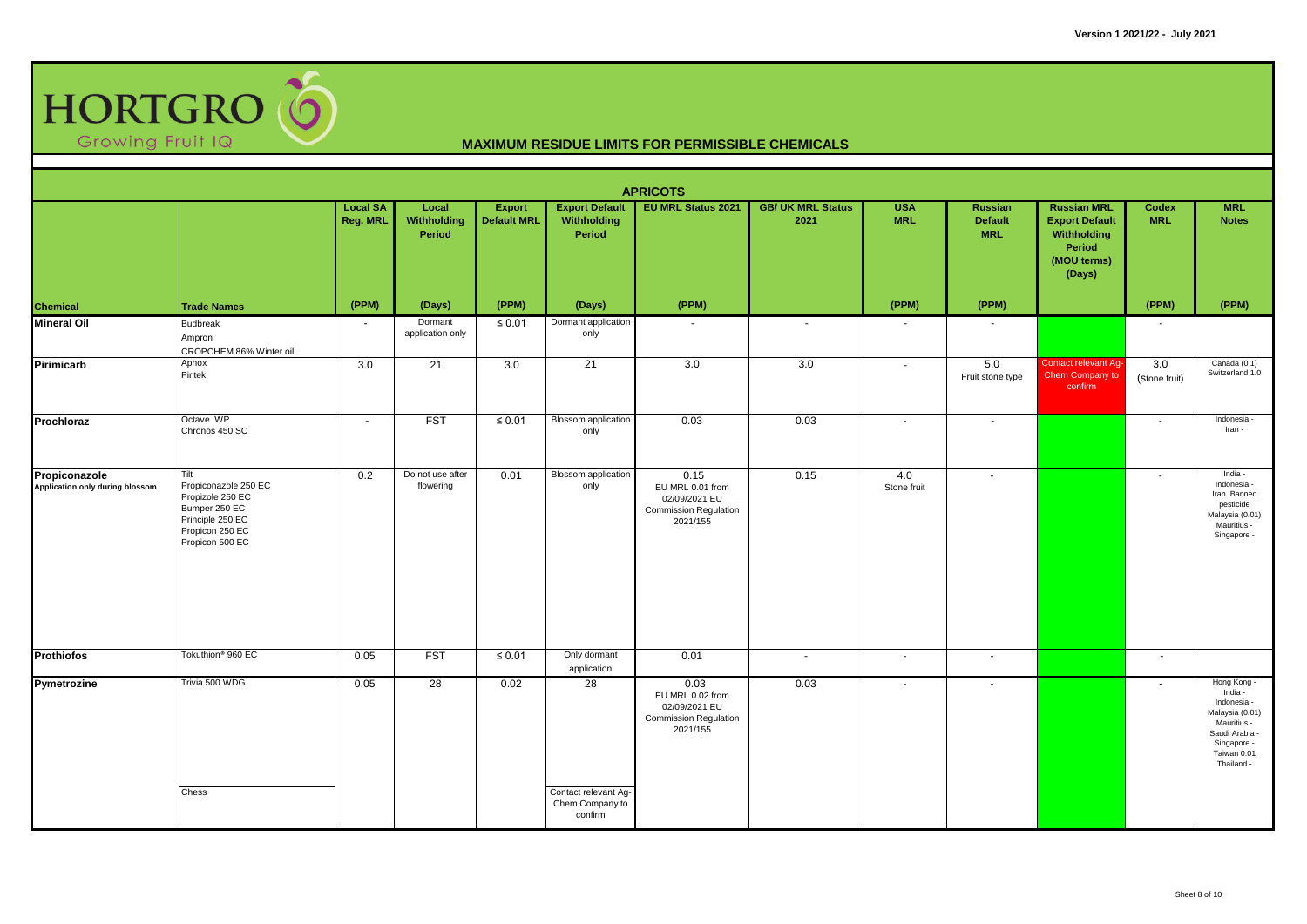

| <b>APRICOTS</b><br><b>EU MRL Status 2021</b><br><b>Local SA</b><br><b>Export Default</b><br><b>GB/ UK MRL Status</b><br><b>USA</b><br><b>Russian MRL</b><br>Codex<br><b>MRL</b><br>Local<br><b>Export</b><br><b>Russian</b> |                                                                 |                |                             |                    |                                                                |                        |               |                            |                              |                                                                         |                                |                                                                                                                                                                                          |  |
|-----------------------------------------------------------------------------------------------------------------------------------------------------------------------------------------------------------------------------|-----------------------------------------------------------------|----------------|-----------------------------|--------------------|----------------------------------------------------------------|------------------------|---------------|----------------------------|------------------------------|-------------------------------------------------------------------------|--------------------------------|------------------------------------------------------------------------------------------------------------------------------------------------------------------------------------------|--|
|                                                                                                                                                                                                                             |                                                                 | Reg. MRL       | Withholding<br>Period       | <b>Default MRL</b> | Withholding<br>Period                                          |                        | 2021          | <b>MRL</b>                 | <b>Default</b><br><b>MRL</b> | <b>Export Default</b><br>Withholding<br>Period<br>(MOU terms)<br>(Days) | <b>MRL</b>                     | <b>Notes</b>                                                                                                                                                                             |  |
| <b>Chemical</b><br>Pyrimethanil                                                                                                                                                                                             | <b>Trade Names</b>                                              | (PPM)          | (Days)                      | (PPM)              | (Days)                                                         | (PPM)                  |               | (PPM)                      | (PPM)                        |                                                                         | (PPM)                          | (PPM)                                                                                                                                                                                    |  |
|                                                                                                                                                                                                                             | Source 400 SC<br>Support 400 SC<br>Botrynil<br>Protector 400 SC | 5.0            | 3<br>$\mathbf{1}$           | 5.0                | 3<br>$\overline{1}$                                            | 10.0                   | 10.0          | 10.0<br>Stone fruit        | 3.0<br>Apricot               | Only one application                                                    | 3.0                            | Hong Kong 3.0<br>[India $3.0$ ]<br>Indonesia 3.0<br>[Iran 3.0]<br>[Malaysia 3.0]<br>[Mauritius 3.0]<br>[Oman 3.0]<br>Saudi Arabia 3.0<br>[Singapore 3.0]<br>Taiwan 3.0<br>[Thailand 3.0] |  |
| Pyrimethanil<br>l+                                                                                                                                                                                                          | Tutor 500 SC                                                    | 5.0            | $\overline{1}$              | 5.0                | $\overline{1}$                                                 | 10.0                   | 10.0          | 10.0<br>Stone fruit        | 3.0<br>Apricot               | Only one application                                                    | 3.0                            | Hong Kong 3.0<br>[India 3.0]<br>Indonesia 3.0<br>[Iran 3.0]<br>[Malaysia 3.0]<br>[Mauritius 3.0]<br>[Oman 3.0]<br>Saudi Arabia 3.0<br>[Singapore 3.0]<br>Taiwan 3.0<br>[Thailand 3.0]    |  |
| Fludioxonil                                                                                                                                                                                                                 |                                                                 |                |                             |                    |                                                                | 5.0                    | 5.0           | 5.0<br>Stone fruit         | 5.0<br>Stone type fruit      |                                                                         | 5.0<br>(Stone fruit)           | Taiwan -                                                                                                                                                                                 |  |
| Soybean oil                                                                                                                                                                                                                 | MProve oil                                                      | $\sim$         | Dormant<br>application only | $\sim$             | Dormant<br>application only                                    | 0.01                   | $\sim$        | Exp.                       | $\sim$                       |                                                                         | $\sim$                         |                                                                                                                                                                                          |  |
| Spinetoram                                                                                                                                                                                                                  | Delegate 250 WG                                                 | 0.1            | $\overline{7}$              | 0.1                | $\overline{7}$                                                 | 0.2                    | 0.2           | 0.3<br>Stone fruit         | $\blacksquare$               |                                                                         | 0.15                           |                                                                                                                                                                                          |  |
| Spinosad                                                                                                                                                                                                                    | <b>GF 120 NF</b><br>Cura Fly Fruit Fly Bait                     | 0.01           | $\mathsf 0$<br>$\mathbf{1}$ | 0.01               | $\mathbf 0$<br>Multiple bait<br>applications<br>$\overline{1}$ | 0.6                    | 0.6           | 0.2<br>Stone fruit         | 0.2<br>Fruit stone type      |                                                                         | 0.2<br>(Stone fruit)           |                                                                                                                                                                                          |  |
| Spinosad<br>ŀ.<br><b>Methyl eugenol</b>                                                                                                                                                                                     | <b>STATIC Spinosad ME</b>                                       | 0.01<br>$\sim$ | $\mathbf{1}$                | 0.01<br>$\sim$     | $\overline{1}$                                                 | 0.6<br>No MRL required | 0.6<br>$\sim$ | 0.2<br>Stone fruit<br>Exp. | 0.2<br>Fruit stone type      |                                                                         | 0.2<br>(Stone fruit)<br>$\sim$ |                                                                                                                                                                                          |  |
| Spirotetramat                                                                                                                                                                                                               | Movento                                                         | 3.0            | 14                          | 3.0                | 14                                                             | 3.0                    | 3.0           | 4.5<br>Stone fruit         | 3.0<br>Fruit stone type      |                                                                         | 3.0<br>Stone fruit             |                                                                                                                                                                                          |  |